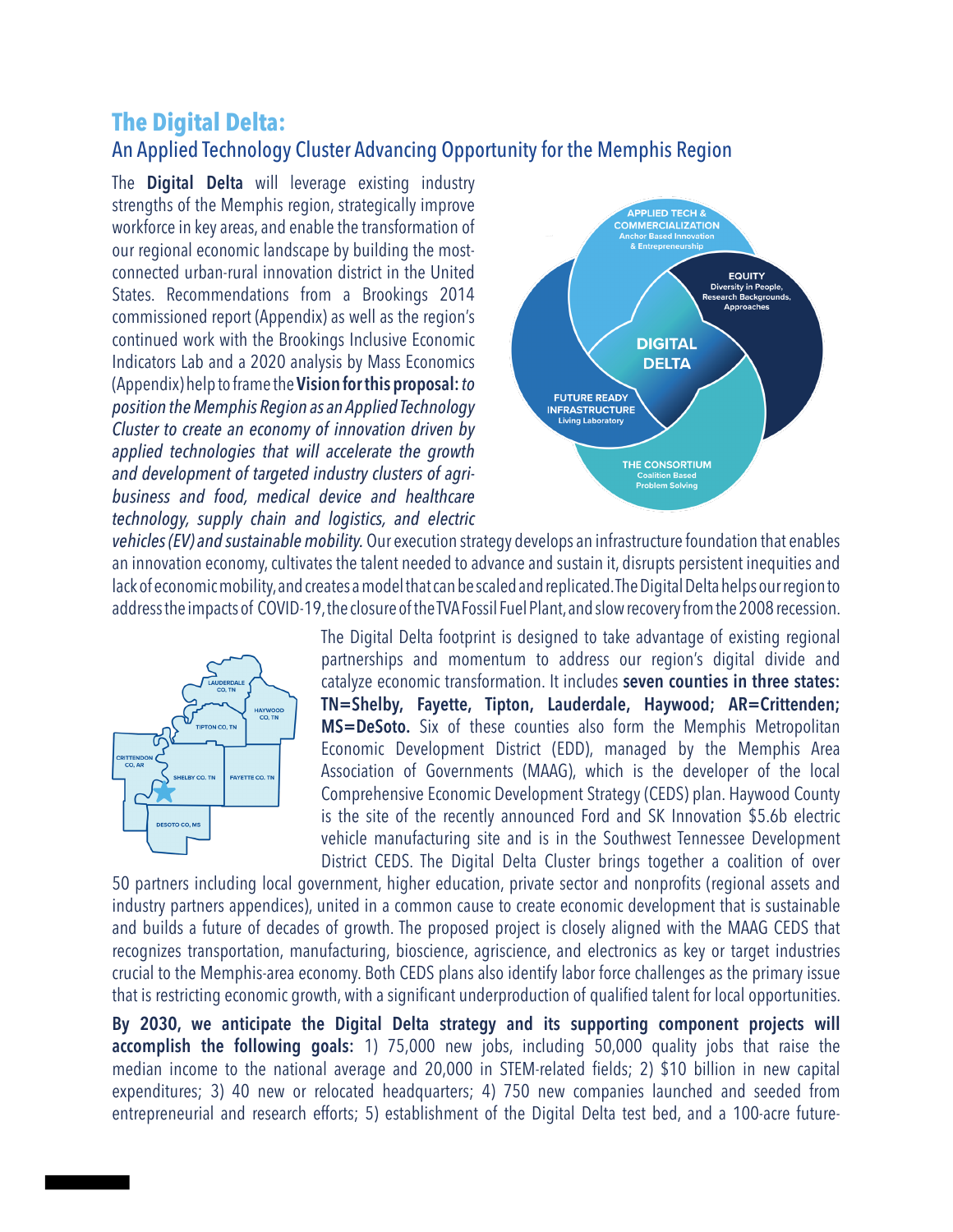ready infrastructure development in the heart of Memphis with extension services and engagement throughout the Memphis region; 6) creation of sustainable training and workforce solutions for the Memphis MSA to the national average; and 7) a research and development community that secures \$250m in external grant and contract funding to support the goals of the Digital Delta cluster within 10 years.

**Building Back Better:** The Digital Delta will transform the region, create a sustainable future, and address systemic inequity in our region. The goals include: Improve to 45% from 35% the 20,000 STEM graduates who are BIPOC graduates; Improve to 35% from 20% the number of Bachelor Degree attainment for BIPOC students; Improve to 50% from 31% number of quality jobs are held by BIPOC employees; Improve to 20% from 6.9% the number of Associate's Degrees that are a credential attainment for BIPOC students; Improve to 64% from 44% the number of advanced technology jobs are held by BIPOC professionals; Improve to 50% from 27% the number of IT jobs that are held by BIPOC professionals; Improve to 75% from 22% the number of BIPOC households that have broadband access and a computer; Improve overall connected households from 52% (lowest for any urban area) to 72% or 20,000 newly connected households.

**Digital Delta Coalition:** The Digital Delta Coalition includes representation from core entities who play a lead role in driving economic growth, innovation, and workforce development in our region. The **University of Memphis** (UofM) will serve as the lead institution and *has appointed and fully funded a Regional Economic Competitiveness Officer* whose duties will include serving as coordinator for DDC, convening stakeholders in bottom-up competitiveness, and establishing a coordinated line of communication between the growth cluster and EDA. The UofM will harness the extensive expertise of its faculty and its commitment to innovative research, community partnerships, and technology transfer to drive research and development efforts within multiple component projects. As a regional EDO, the Greater Memphis Chamber of Commerce will utilize their extensive networks and infrastructure to bring the entire Memphis business community onboard, help ensure workforce and industry recruitment needs are being executed through this project, and that the long-term cluster strategy for the Digital Delta is upheld. Epicenter Memphis, a nonprofit, will leverage their expertise in guiding entrepreneurial activity to help cultivate and attract a robust community of innovators and recruit corporations to the region. Start Co. will spearhead the development of infrastructure and resources for citizens and corporations that is critical to ensuring the long-term sustainability of the Digital Delta. MAAG and Haywood County representation on advisory boards will assure representation of the wider region being served.

**Transformational Projects:** The Digital Delta cluster emphasizes growth in the core industries defining the regional economy by developing physical infrastructure and human capital to support technology applications that accelerate innovation. The component projects described in the following sections are designed to harness coalition expertise to create a sustainable and resilient innovation ecosystem through an Applied Technology cluster approach.

**1) Human Capital Development:** The Greater Memphis Chamber will serve as the coordinator for workforce engagement. Workforce development will be woven throughout, encompass the entire pipeline, and empower citizens to access training, education, and career opportunities within our transformed economy. The principal tasks of this project will be the evaluation and guidance of the workforce strategy for other projects in alignment with the goals and outcomes of the key stakeholders for ensuring a diverse, equitable, and engaged workforce growth strategy. The Greater Memphis Chamber will serve as the coordinator for workforce engagement. Workforce development will be woven throughout, encompass the entire pipeline, and empower citizens to access training, education, and career opportunities within our transformed economy.The principal tasks will be the guidance and oversight of the workforce strategy, ensuring diverse, equitable, and engaged workforce growth for the Digital Delta Cluster. Across all projects, a total of 50,000 high tech jobs are identified. The Human capital development project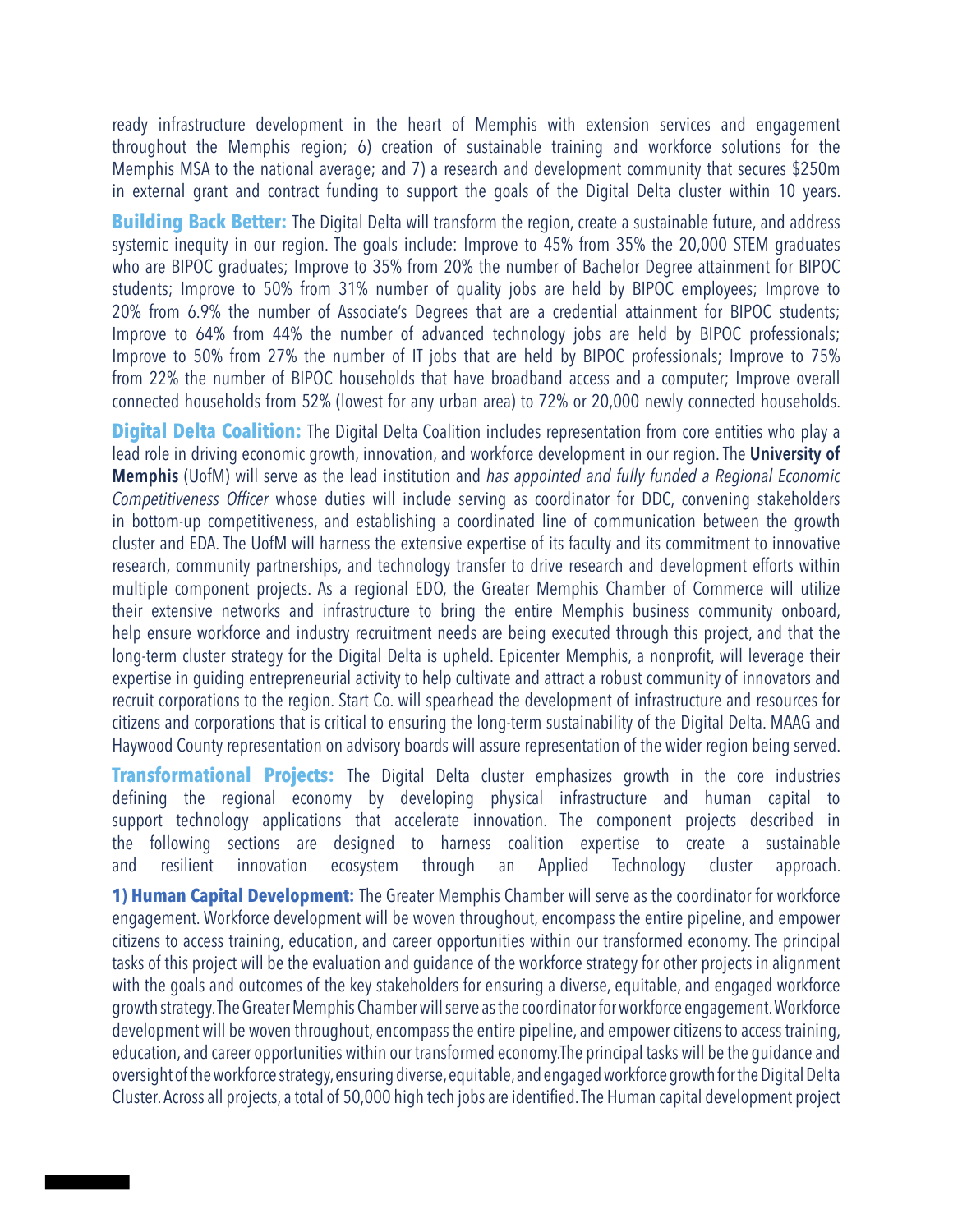will be responsible for the additional 25,000 support and related positions that the Digital Delta will produce.

**Phase 1 Project Tasks**: 1) Key informant interviews with industry leaders currently in and planning to relocate to Memphis along with data collection, analysis and dashboard creation to forecast current and future demand of job skills necessary to sustain an innovation economy in advanced industry trades. 2) Identification of goldstandard public-private-government partnership (P3) workforce development strategies (credential to degrees) from across the country that are state of the art, remove barriers of distance and access to training and collaboration and will be suitable for replication and adaptation to meet the needs of the future-ready workforce projections. 3) Identification and planning of postsecondary education programs (credential, certificate, CEU, and degrees) necessary to grow, recruit and retain talent and encourage entrepreneurship. 4) Development of a workforce ecosystem model that can adapt quickly to keep pace with innovation to ensure a robust and diverse talent pipeline.

**2) Future Ready Infrastructure:** This project will establish sophisticated, shared digital infrastructure including networks of devices enabled by high-speed communications networks (i.e. Fiber, Wifi, and 5G) to ethically collect, secure, manage, and store shared data to provide insights and opportunities for both grown and recruited businesses, government, quasi-government and other public and private entities to solve economic, social, and business challenges. This first-of-its-kind digital infrastructure creates the environment for sharing, testing, and scaling change including an urban laboratory, innovation hub, and extended economic development district (EDD) experimental innovation zone. Starting with the Downtown Memphis core in the Digital Delta Innovation District, through the EDD and beyond, this infrastructure will create enabling infrastructure and shared data for real- time decision making that will attract public, private, and academic investment and talent.

**Phase 1 Tasks:** 1) Establish a consortium approach for building and experimentation with a multistakeholder participation advisory group. 2) Leverage pilot phase investments by City of Memphis, Downtown Memphis Commission, and others to connect the disconnected and build out infrastructure, Wifi, and other networks. 3) Begin smart mapping to build a virtual version of the region starting with Digital Delta Innovation District. 4) Design of broader infrastructure, data collection, and sharing system. 5) Coordinate design and development with electric and sustainable mobility project including data sharing.

**Performance Metrics:** Performance will be measured by connecting our community to broadband networks, workforce growth to support digital infrastructure, business recruitment, business creation, and capital investment. It is anticipated that phase 2 milestone and metrics of the Digital Delta Future Ready Infrastructure will be 1) full infrastructure build out in the innovation district including state of the art "smart city" systems with advanced networking and data sharing for business attraction, research and development. 2) \$250 billion in new capital expenditures over 10 years for the Digital Delta infrastructure and support, 3) jobs driven by creating and supporting the infrastructure will account for 1000 new quality jobs, 4) and will attract \$1billion of additional capital expenditures that will leverage this unique assets.

**3) Electric & Sustainable Mobility Development:** The University of Memphis will focus on realizing regional, integrated shared services and connected infrastructure that establishes an urban-rural testbed for EV and sustainable mobility infrastructure.. The connected framework will bring siloed initiatives together and capitalize on recently established and future OEM's located in the Digital Delta region. The project will address final mile logistics and business fleet electrification, micro mobility options such as e-bikes, scooters, and delivery drones as well as shared and public transportation that serves businesses, commuters, visitors and citizens alike. The testbed will also establish a regional point of view for the community by creating a plan for implementation of charging infrastructure, addressing barriers to creating economies of scale, and other practical considerations such as curb and intersection congestion. The project and testbed will address the energy infrastructure needs and environmental sustainability of increased electrification in the community.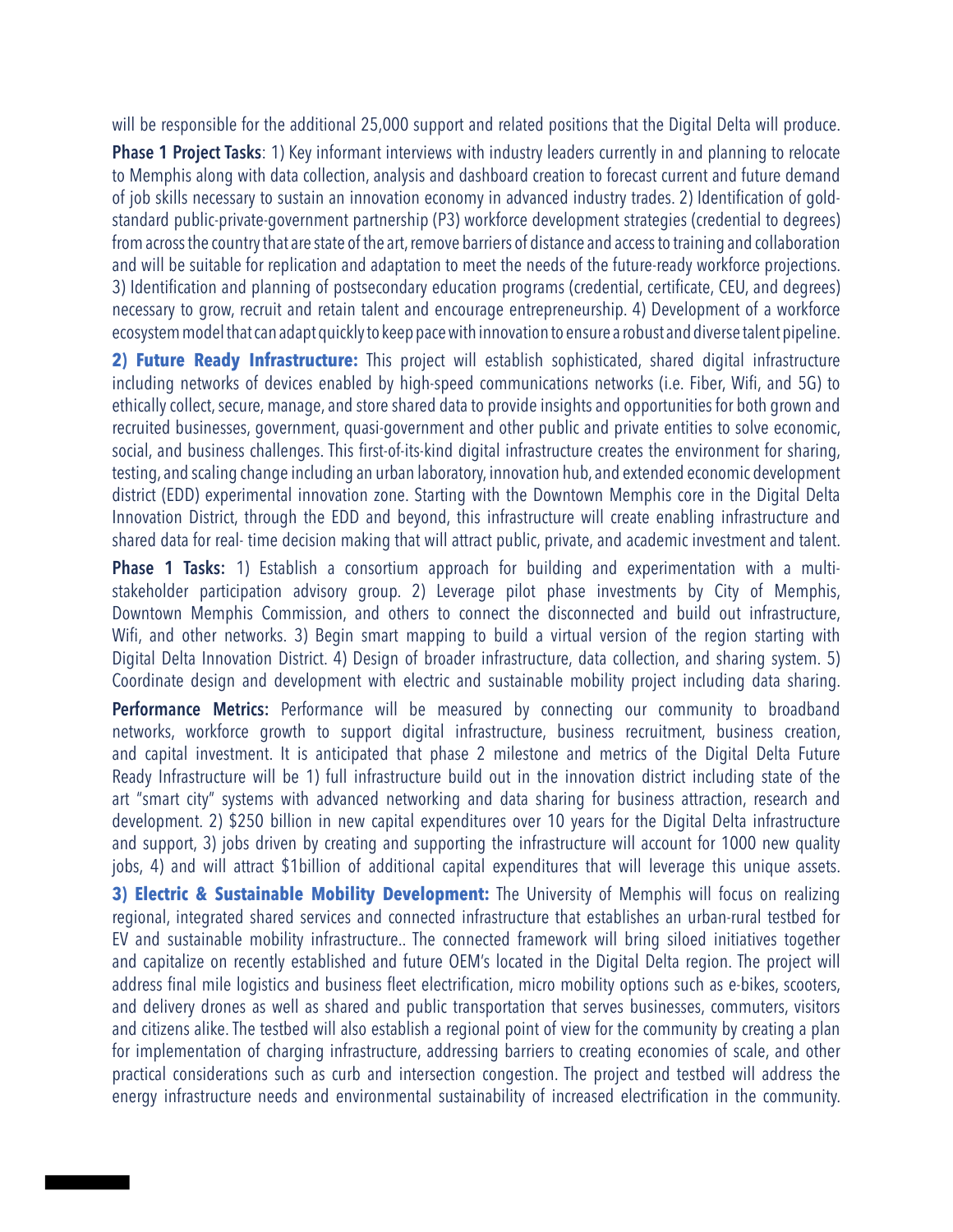**Phase 1 Tasks:** 1) Establish a consortium approach for building and experimentation with a multistakeholder participation advisory group; 2) Develop regional view of key data elements required for sustainable mobility optimization, coordinated with Future Ready Infrastructure workstream; 3) Document current mobility baseline, considering existing and planned public and private initiatives; 4) Leverage World Business Council for Sustainable Development (WBCSD) Corporate Mobility Pact model to determine immediate achievable regional mobility and decarbonization goals.

**Performance Metrics:** 1) Memphis will have the highest concentration of electric vehicle infrastructure support sights (charging stations, electric micro-mobility stations, etc) in the country within 10 years; 2) Jobs driven by alternative energy and sustainable mobility plans will account for 10,000 new positions; 3) Electric and Sustainable Mobility will attract 100 new companies and startups to the Memphis region; 4) Sustainable infrastructure will attract capital investments of at least \$100m.

**4) Applied Research and Commercialization:** In order for the growth of the Digital Delta to be sustainable, it is essential to have a research and commercialization plan that can also contribute to workforce pipeline development. The Digital Delta Institute at the University of Memphis will engage faculty and companies in research collaborations that contribute to the goals of each project outlined while creating a talent pool to help scale innovation successfully. The commercialization component will ensure a robust tech transfer environment that encourages companies to choose Memphis and the Digital Delta.

**Phase 1 Project Tasks:** The project is spearheaded by the establishment of the Digital Delta Institute. Phase 1 tasks include: 1) Establish the Digital Delta Institute and its advisory board to engage academic, industry, and public sector leaders to plan the services and role of the Institute with an emphasis on applied technologies in six key areas: mobility, urban-rural equity and opportunity; workforce development, climate and environmental impact; smart building and urban design; and public health innovations; 2) initiate seed funding through UofM partnerships to launch a collaborative industry-oriented research agenda; 3) Leverage research results to inform Phase 2 scaling efforts.

**Performance Metrics:** Performance will be measured by tracking numbers of students, faculty, and industry engaged; courses and training programs developed, companies launched, and funds invested (public, private, or grant). Metrics for success include: 1) 10,000 students engaged in research or new courses/training programs; 2) 20,000 new jobs, including 10,000 quality jobs that raise the median income to the national average and 10,000 in STEM related fields, at least 60% of which are traditionally underrepresented groups in STEM (women and minorities); 3) \$1 billion in new capital expenditures; 4) 250 new companies launched.

**5) Applied Technology Industry Development:** In the next ten years each of the major Memphisarea industry clusters will adopt new applied technologies that significantly change their employment and operating strategies. Increasing the concentration of the firms that supply these technologies in the six-county Memphis region will ensure the growth of our region's next-generation economy. Under the advice of major anchor corporations, Epicenter will recruit applied technology supplier firms and introduce regional founders to opportunities for applied technology ventures. These activities will be tightly integrated with Memphisregion workforce development initiatives to reduce unemployment and to ensure that tasks displaced by applied technologies create better jobs. By attracting firms to locate in the Memphis region, the economic benefit of corporate capital expenditures will be retained to the regional economy, strengthening the balance of trade with other regions nationwide, and between the United States and other technology-supplying nations.

**Phase 1 Tasks:** 1) Establish an advisory board; 2) Working with Memphis-region anchor corporations, identify supplier firm recruitment prospects; 3) Create and market a tailored Memphis relocation value proposition; 4) Evaluate and validate current business support capabilities in the Memphis